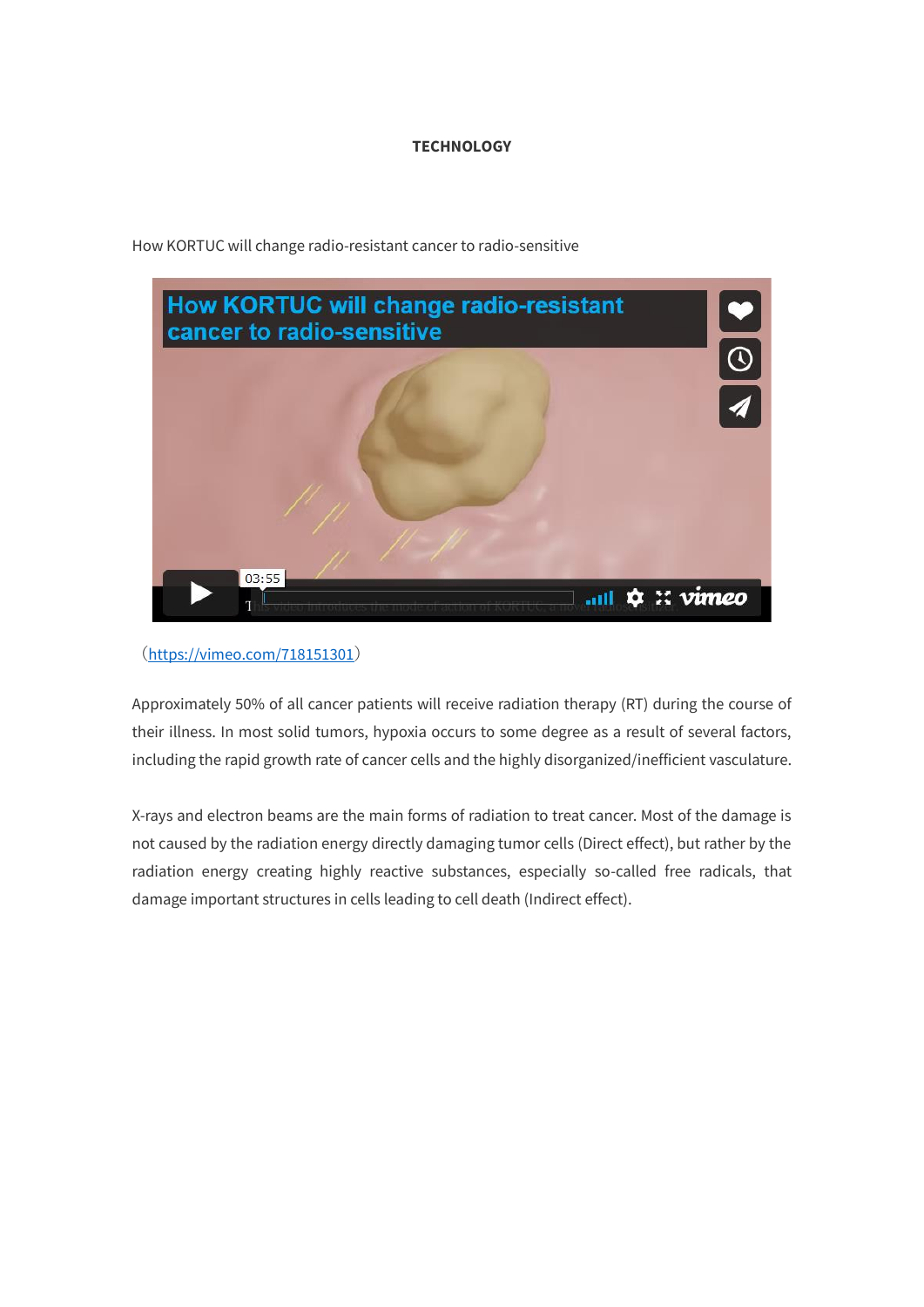Fig.1: Direct and Indirect Effects of radiation



The amount of oxygen inside a cell influences its susceptibility to radiation damage. Hypoxia (low oxygen levels) make cells more resistant.

New radiosensitizer, KORTUC, overcomes this problem. KORTUC contains 3% hydrogen peroxide (H2O2) and 1% sodium hyaluronate. H2O2 is the active ingredient for this radiosensitizer and is the only agent known to be capable of inactivating antioxidative enzymes and producing an excess amount of H2O2 to induce lysosomal membrane instability leading to apoptosis (H2O2 effect). Sodium hyaluronate delays decomosition of H2O2 and maintains a high partial pressure of oxygen in the tumor up to at least 24 hours following an intratumoral injection of the KORTUC as well as exerts the effect of mild pain killer at the injection site.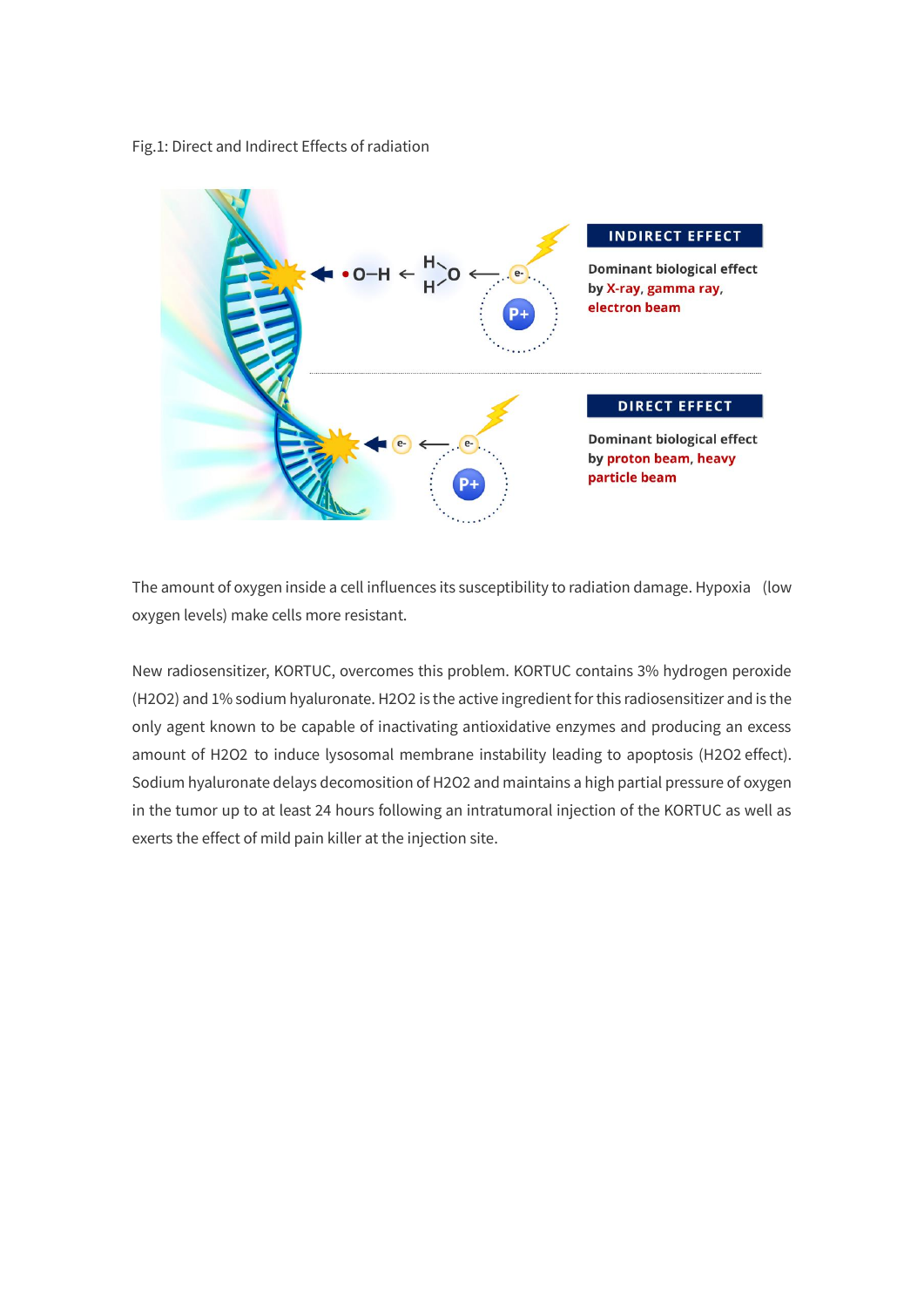Fig. 2: The importance of KORTUC in neutralizing enzymes that protect tumor cells



Fig. 3: Mode of action of KORTUC



SOD: Superoxide Dismutase

When KORTUC is injected into a tumor, antioxidative enzymes, such as peroxidases and catalases, that are especially abundant in the radioresistant tumor begin to break H<sub>2</sub>O down into water and oxygen accompanying an inactivation of these antioxidative enzymes. Then, the energy from the sudden radiation dose splits some of the remaining  $H_2O_2$  into highly reactive hydroxyl radicals (OH•) which bind to and damage important parts of the tumor cells.

The newly released oxygen enhances this damage.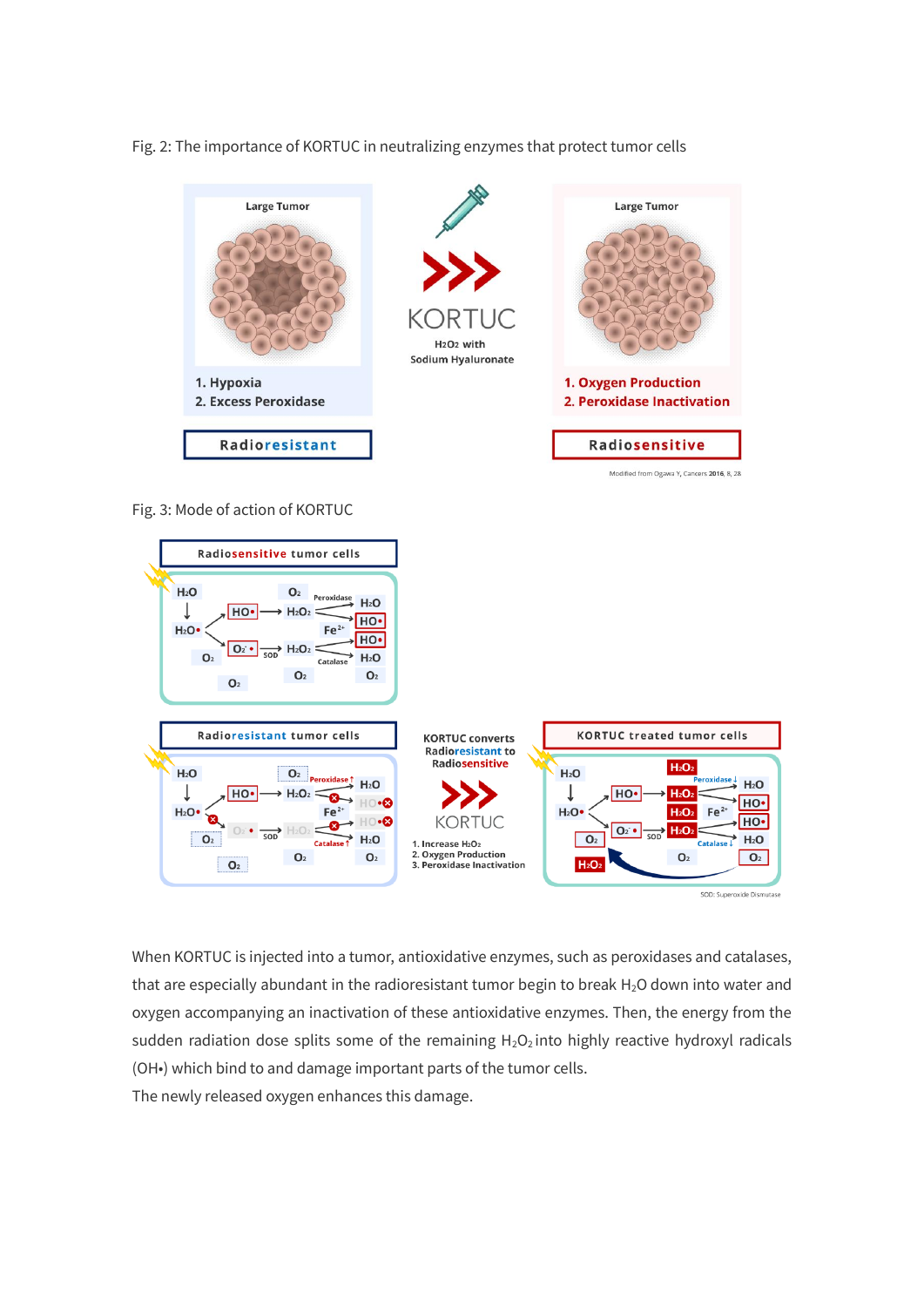

Fig. 4: The role of oxygen in fixing free radical (OH•) damage

When KORTUC is injected into a tumor, antioxidative enzymes, such as peroxidases and catalases, that are especially abundant in the tumor begin to break it down into water and oxygen. Then, the energy from the sudden radiation dose splits some of the remaining H2O2into highly reactive hydroxyl radicals (•OH) which bind to and damage important parts of the tumor cells.

The newly released oxygen enhances this damage. One mechanism is by causing sections of DNA to which •OH radicals are bound to suffer double-strand breaks. This usually makes the DNA unrepairable and results in cell death.